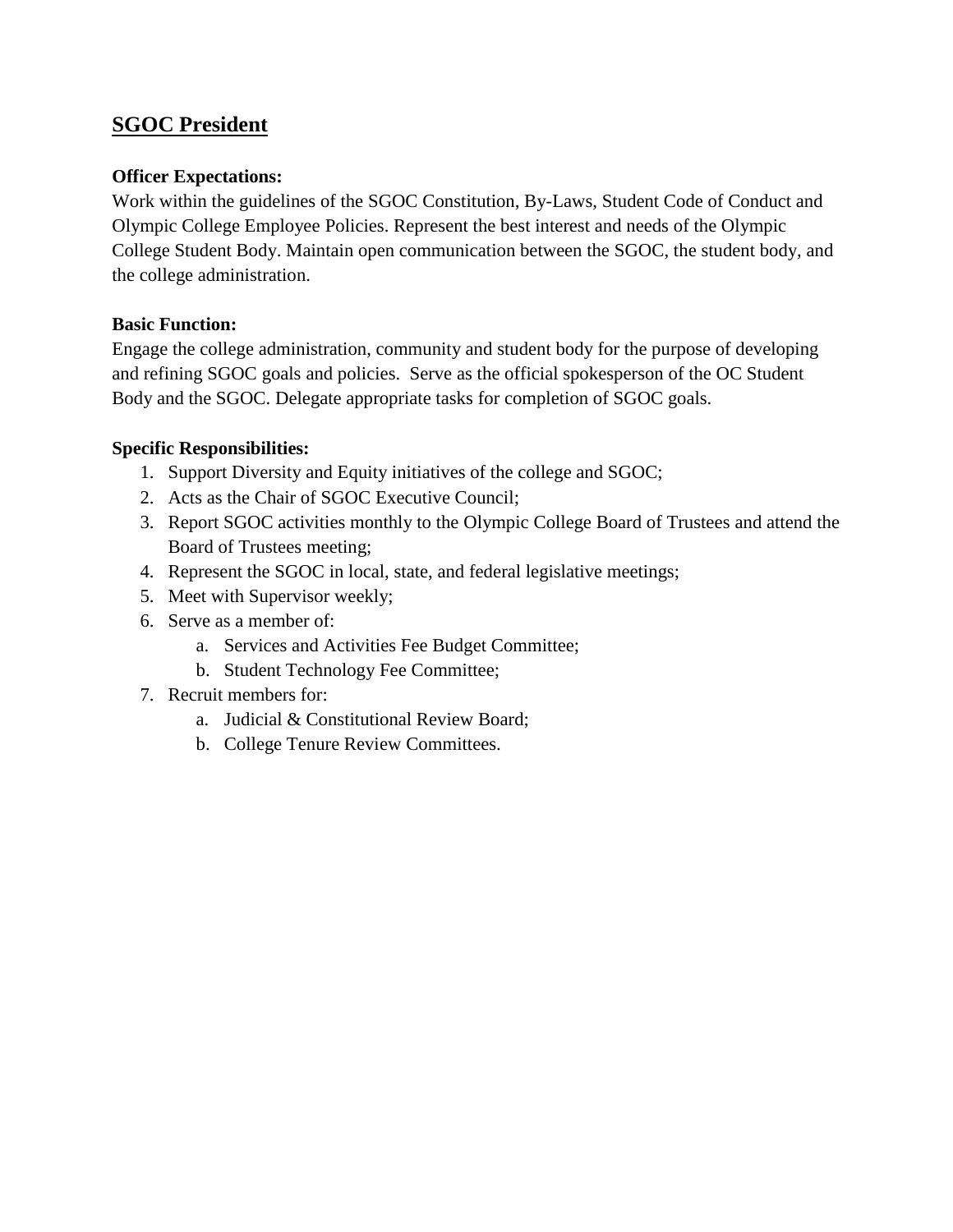## **SGOC Vice President**

#### **Officer Expectations:**

Work within the guidelines of the SGOC Constitution, By-Laws, Student Code of Conduct and Olympic College Employee Policies. Represent the best interest and needs of the Olympic College Student Body. Maintain open communication between the SGOC, the student body, and the college administration.

### **Basic Function:**

Record and publish SGOC Business. Responsible for written and visual communication. Work closely with the SGOC President assisting with engaging the OC Student Body, college administration, and community. In the event the SGOC President position becomes vacant, the SGOC Vice President will serve as replacement.

- 1. Support Diversity and Equity initiatives of the college and SGOC;
- 2. Chair of Student Senate;
- 3. Serve as a member of the Services and Activities Fee Budget Committee;
- 4. Serve as the recorder for all SGOC Executive Council sponsored meetings.
- 5. Maintain and post minutes to the common drive, and the SGOC official website of all SGOC sponsored meetings no later than one (1) week following said meeting;
- 6. Manage the SGOC Special Elections and coordinate with Advisor;
- 7. Meet with Supervisor every other week;
- 8. Prepare all SGOC related correspondence and business documents;
- 9. Maintain and update the SGOC official website on a regular basis;
- 10. Facilitate the organization of SGOC Executive Council office hours and meetings;
- 11. Develop and improve leadership engagement opportunities for all OC campuses;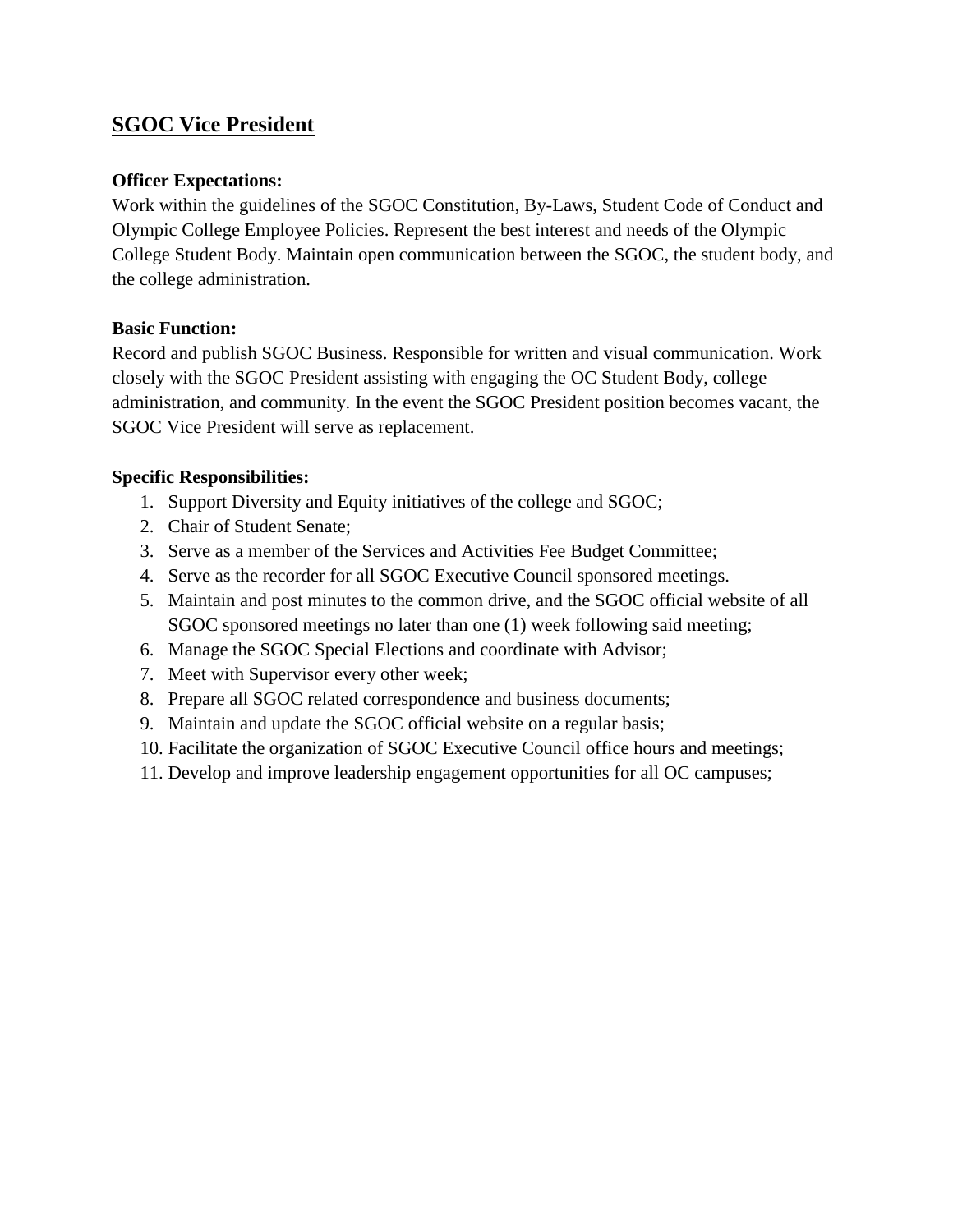# **Director of Clubs and Student Life**

### **Officer Expectations:**

Work within the guidelines of the SGOC Constitution, By-Laws, Student Code of Conduct and Olympic College Employee Policies. Represent the best interest and needs of the Olympic College Student Body. Maintain open communication between the SGOC, the student body, and the college administration.

### **Basic Function:**

Responsible for maintaining open communication between the SGOC and the SGOC Student Clubs. Promote involvement opportunities to enhance co-curricular and extracurricular engagement.

- 1. Support Diversity and Equity initiatives of the college and SGOC;
- 2. Serve as liaison between SGOC clubs and the SGOC;
- 3. Assist SGOC clubs in the promotion of club meetings and events;
- 4. Coordinate a quarterly club fair;
- 5. Serve as chairperson of the Club Congress and report on its activities;
- 6. Serve as a member of the Services and Activity Fee Budget Committee;
- 7. Meet with Supervisor every other week;
- 8. Maintain an up-to-date roster of all chartered clubs;
- 9. Make available all SGOC Club Forms;
- 10. Coordinate a quarterly, excluding summer session, club handbook training;
- 11. Notify clubs of charter status;
- 12. Oversee all campus wide involvement activities and events in relationship to student clubs;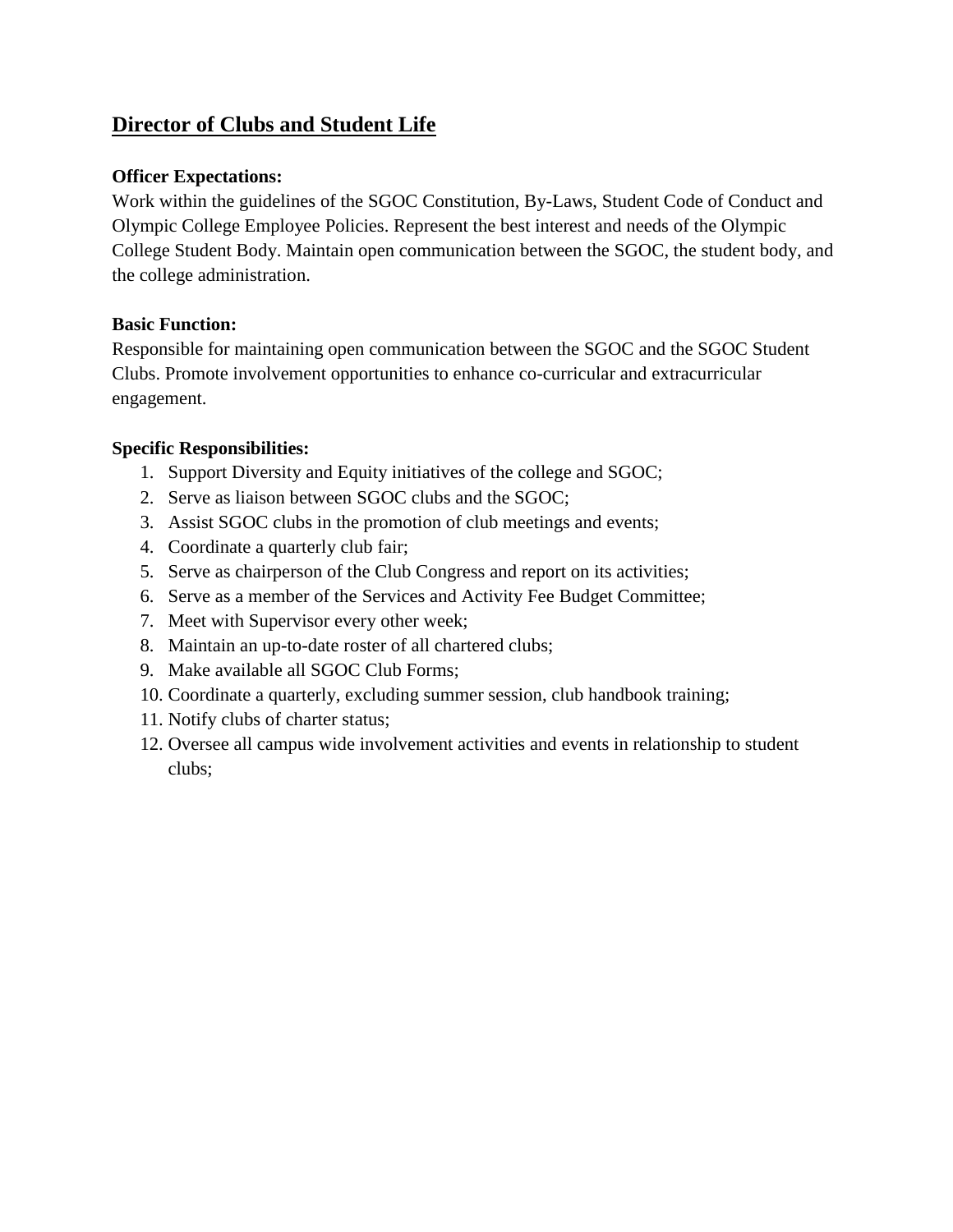## **Director of Finance and Operations**

### **Officer Expectations:**

Work within the guidelines of the SGOC Constitution, By-Laws, Student Code of Conduct and Olympic College Employee Policies. Represent the best interest and needs of the Olympic College Student Body. Maintain open communication between the SGOC, the student body, and the college administration.

## **Basic Function:**

Obtain and maintain a working knowledge of all SGOC assigned budget codes as well as the day-to-day operations of the SGOC.

- 1. Support Diversity and Equity initiatives of the college and SGOC;
- 2. Chairperson of all SGOC Budget Committees;
- 3. Establish annual operating budget for the SGOC in conjunction with SGOC Adviser
- 4. Train all members on matters concerning the budget process;
- 5. Solicit budget requests and present the budget to the Vice President of Student Services;
- 6. Meet with Supervisor every other week;
- 7. Select 4-6 students (at least one from Bremerton, Poulsbo and Shelton campuses, if possible) to serve as students at-large on the SGOC Budget Committees as prescribed by the Services and Activity Fee Financial Code;
- 8. Create and maintain a timeline for the SGOC budget process;
- 9. In conjunction with the SGOC Advisor, complete a mid-year review of all SGOC budgets and report back to the SGOC Executive Council;
- 10. Coordinate the annual review of the SGOC and Services and Activity Fee Financial Code, and revise as needed;
- 11. Coordinate the annual review of all Student Assessed fees as appropriate;
- 12. Actively serve on the following committees:
	- a. Char of the Services and Activity Fee Budget Committee;
	- b. Chair of the Student Technology Fee Committee;
- 13. Responsible for keeping the SGOC aware of the status of all SGOC budgets;
- 14. Procure goods and services on behalf of the SGOC, including but not limited to:
	- a. Researching costs;
	- b. Proposing purchases;